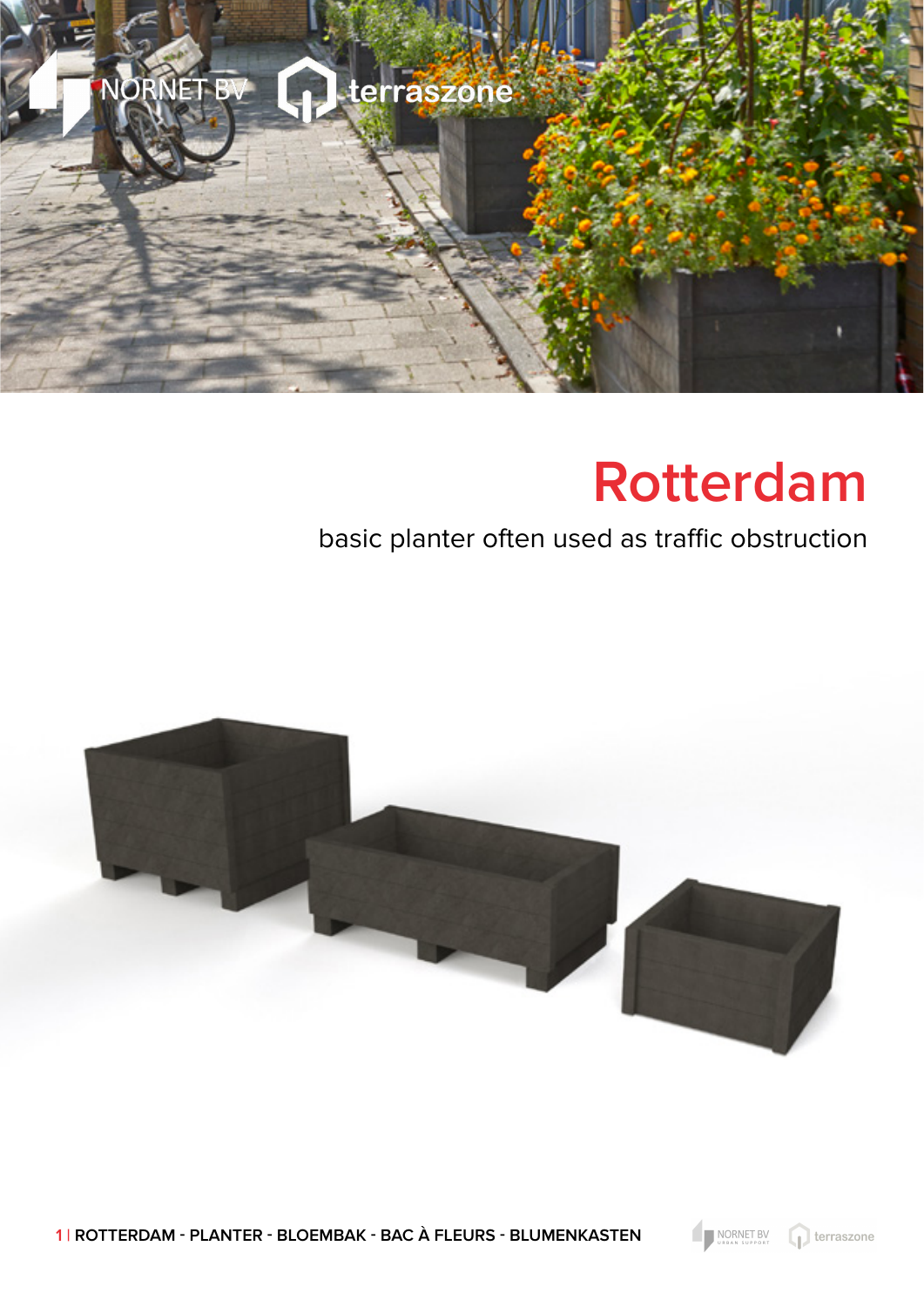**models**



|                 |                               | PLANTING   | <b>EMPTY</b> |
|-----------------|-------------------------------|------------|--------------|
|                 |                               | VOLUME (L) | WEIGHT (kg)  |
| <b>WITHOUT</b>  | $60 \times 60 \times 36$      | 62         | 43           |
|                 | $60 \times 60 \times 48$      |            | 54           |
| <b>SUPPORTS</b> |                               | 95         |              |
|                 | $l$ x w x h (cm) 60 x 60 x 60 | 127        | 66           |
|                 | 90 x 90 x 48                  | 235        | 83           |
|                 | $90 \times 90 \times 60$      | 316        | 101          |
|                 | 120 x 60 x 48                 | 204        | 70           |
|                 | $120 \times 60 \times 60$ 274 |            | 75           |
|                 | 120 x 120 x 48                | 439        | 95           |
|                 | 120 x 120 x 60                | 590        | 115          |
| <b>WITH</b>     | $60 \times 60 \times 46$      | 62         | 53           |
| <b>SUPPORTS</b> | $60 \times 60 \times 58$      | 95         | 64           |
|                 | 60 x 60 x 70                  | 127        | 76           |
|                 | 90 x 90 x 58                  | 235        | 105          |
|                 | 90 x 90 x 70                  | 316        | 123          |
|                 | 120 x 60 x 58                 | 204        | 80           |
|                 | 120 x 60 x 70                 | 274        | 85           |
|                 | 120 x 120 x 58                | 439        | 105          |
|                 | $120 \times 120 \times 70$    | 590        | 125          |



## **available colours**



## **main advantages**



100% plastic waste









Natural texture



Rot-proof

Splinter-free

Completely recyclable